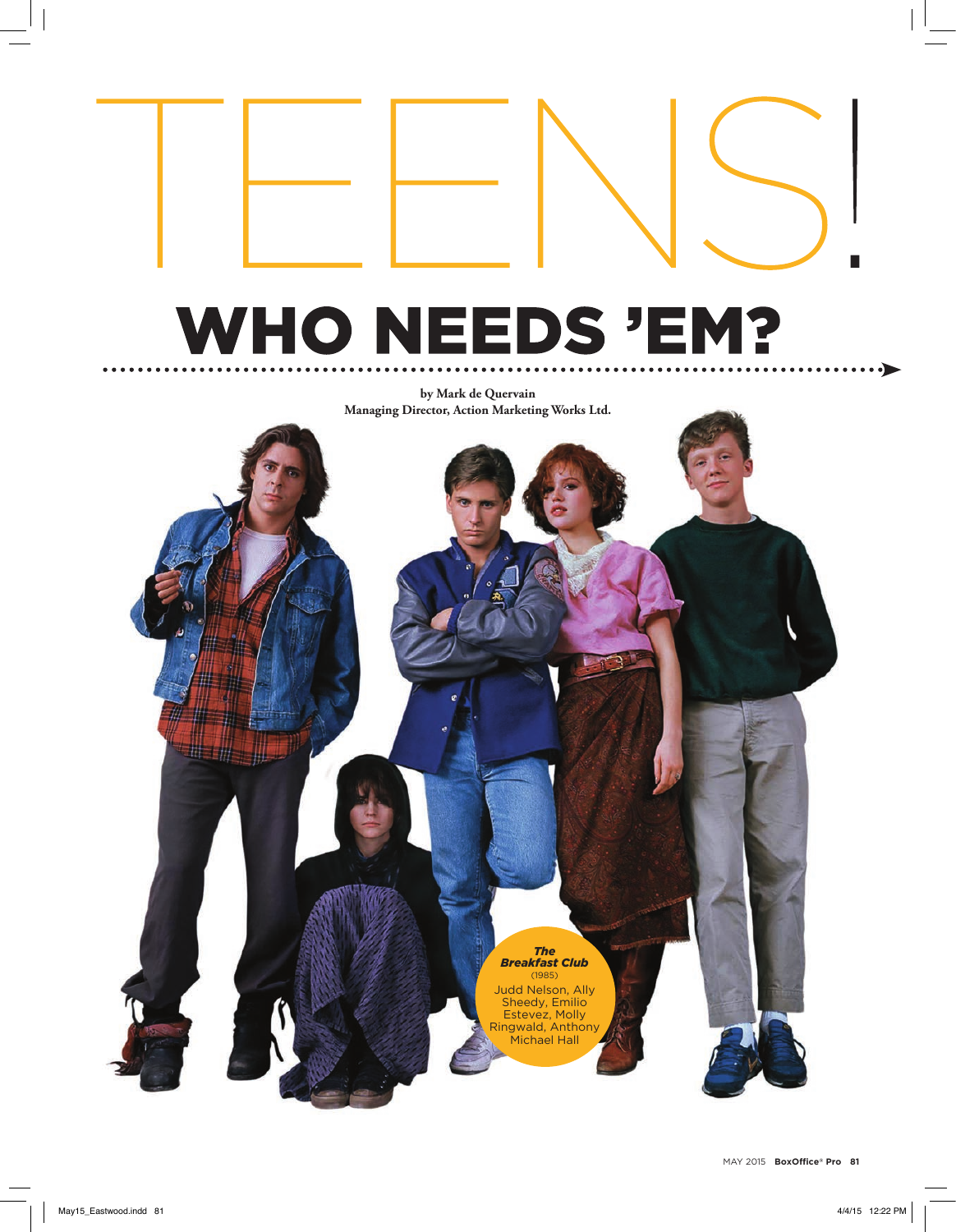# NEED THEM!

*Teenagers.* The word alone is sufficient to induce a deep sigh, followed by a tut and perhaps a sharp intake of breath from many adults. This is generally accompanied by the stereotypical view that they are self-absorbed, they don't listen, they pay no attention to their parents, they live in their own world, they are argumentative, lazy, challenging, rebellious, and just plain weird at times. Well, we've all been teenagers and look at us—we turned out fine in the end, didn't we?

 $\blacksquare$  It is actually true that these traits are nothing new; teens have been the same for centuries. What has changed is society and the ways in which teenagers communicate, have more entertainment choices, higher education demands, and greater mobility and freedom.

Seriously though, love them or hate them—or both at the same time—we actually really need them for our business growth and longterm survival.

This article focuses on teens (13–17) and takes a look at their current behavior, population trends, and what we do for them (or not!) as cinemas. I have also included two fascinating contributions from Bill Alberti, senior vice president of strategy for Communispace, a major Boston-based international agency that specializes in youth, and Jacob Elkær-Hansen, sales and marketing director, Nordisk Cinemas, a major exhibition company based in Denmark and Norway.

I would also like to thank Corinne Thibaut, international customer director, cinema and leisure, from Coca-Cola in Europe for allowing me to use some of her research and findings, which have been invaluable in making this article possible.

I will end the piece with a few marketing and tactical suggestions, which I hope will be helpful and give food for thought.

# **LIFETIME VALUE (LTV) OF AN AVERAGE CINEMA-GOER**

In a recent article I wrote for BOXOFFICE magazine about the lifetime value (LTV) of an average cinema customer to an exhibitor, I was surprised and slightly concerned that the amount came to just under \$1,700 (allowing for inflation, tax, film rental, and retail profit spanning a 30 year period with an average frequency of six times per annum).

One of the significant points arising from this low number was the importance of encouraging the cinema-going habit from as early an age as possible. We need to nurture children's love of cinema through their teen and student years into adulthood and then parenthood and later as mature empty nesters—at every point along their journey with cinema. If at any stage they reduce their frequency or stop going to the cinema, we have less chance to increase the LTV of the average cinema-goer above \$1,700. (*continued on page 84*)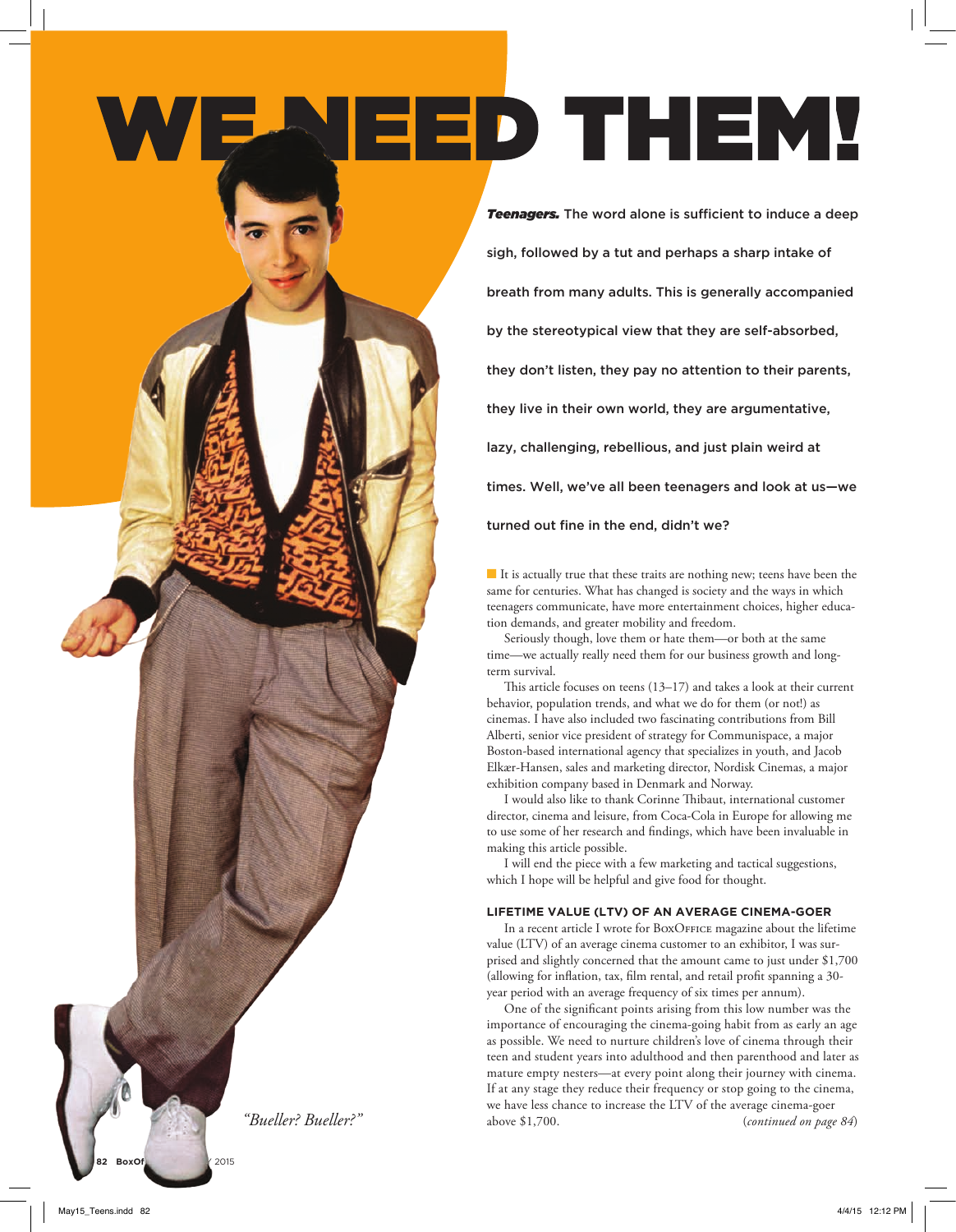

CHART 1 **TEEN RANKING OF CINEMA, 2006**

#### **POPULATION TRENDS**

I reported last year in BOXOFFICE about the changing population trends in Europe. Relevant to this article is that by 2020, the percentage of over 65s will increase by more than 20 percent. In fact, over a third of the working population in many countries will be over 50 years old by this time (Source: GOV.UK). There will also be proportionally fewer teens in the overall population. Population growth in many mature markets is relatively flat, with some actually declining.

To put this group into perspective, according to statistics from the United Nations, approximately 25 to 30 percent of all those aged 0 to 17 are 12 to 17.



CHART 2 **COCA-COLA STUDY SHOWING RANKING OF CINEMA WITH OTHER ACTIVITIES AMONG TEENS, 2004**

In Western Europe, there are approximately 14.3 million children aged 12 to 17; by 2025 this will decrease to 13.5 million (a reduction of 5.5 percent). Assuming they go to the cinema seven times per annum, they represent an attendance of around 100 million, a significant number compared with, for example, the admissions in Germany in 2014, with 110 million admissions and more than double cinema admissions in the whole of Scandinavia.

So while we should focus on maturing audiences, let's not ignore teens, as they are our future, and the potential revenue they offer.

#### **TEENS DISENGAGING FROM CINEMA-GOING?**

In 2006, I presented data (see chart 1) at Cinmae Expo that ranked going to the cinema second in the list of activities teens enjoyed. Cinema-going among this demographic was still trending up overall in 2006 by a net 13 percent, but there was a significant number, 26 percent, from the group sampled starting to go less. The concluding message I gave to the conference back then was that teens are OK at the moment, but this would change in the near future. I was not wrong.

In a 2014 study conducted by Coca-Cola in Europe, going to the cinema now ranked 12th (see chart 2).

While these studies are not connected, they do make a point. Cinema-going among teens has dropped 10 places in under 10 years in things they like to do.

Backing this up, information provided from Coca-Cola Europe (chart 3), clearly shows that teen audiences have been falling steadily over time between 1993 and 2013. In 2014, the French government spearheaded a national "cheap price" for children 6 to 14 years old. According to CNC (Centre National du Cinéma—France), in the period January–April 2013 vs. 2014, admissions in this group in France grew 1.2 percentage points above the market with by far the biggest increase from the 6 to 10 group, +32.2 percent, vs. the 11 to 14 group of +2.6 percent. It is not apparent what impact product mix has had or what increase there might be for 13 to 14 year olds (teens). For now at least, the jury is probably out on whether this initiative is working for the teens aged 13 and 14.

Also shown clearly is the rapid growth of cinema-going among over 60s but also a trend down for the 20- to 24-year-old group.

# **PRESSURE ON TEENS—FROM SOCIETY, PEERS, AND THEMSELVES**

In many countries, the pressure on teens to achieve seems to be increasing. This covers both academic pursuits as well as leisure. There is considerable pressure from their peers and parents. They feel a need to be "perfect" and to "fit-in." This pressure extends to being sexually active and to be successful in almost everything they do. According to the U.K. organization Parenting Ideas, three in five young people feel a great need to reduce stress, with girls more likely than boys to report stress.

The greatest source of stress for today's teens is the pressure they put on themselves. Teen girls especially seem to believe they have to succeed at everything they do and set themselves impossibly high standards: 75 percent of girls want to be fitter; 65 percent want to get better marks at school; and 60 percent want to be more confident.

Fear of not fitting in and of social isolation is a big worry for girls.

Boys worry about not fitting in, although not to the same extent as girls. Teens also worry about their families, with one in five concerned their parents will divorce.

More than one in four teenagers turns to music as a release. Sports, exercise, and hanging out with friends are other ways teens use to de-stress. Watching movies is very high on their list of things they like doing, but cinema-going is trumped significantly now by downloading and streaming of content via TV, PC, smartphones and tablets. According to Cisco, the average number of connected devices per person will hit five by 2017, making access to content even more available and easy. (*continued on page 86*)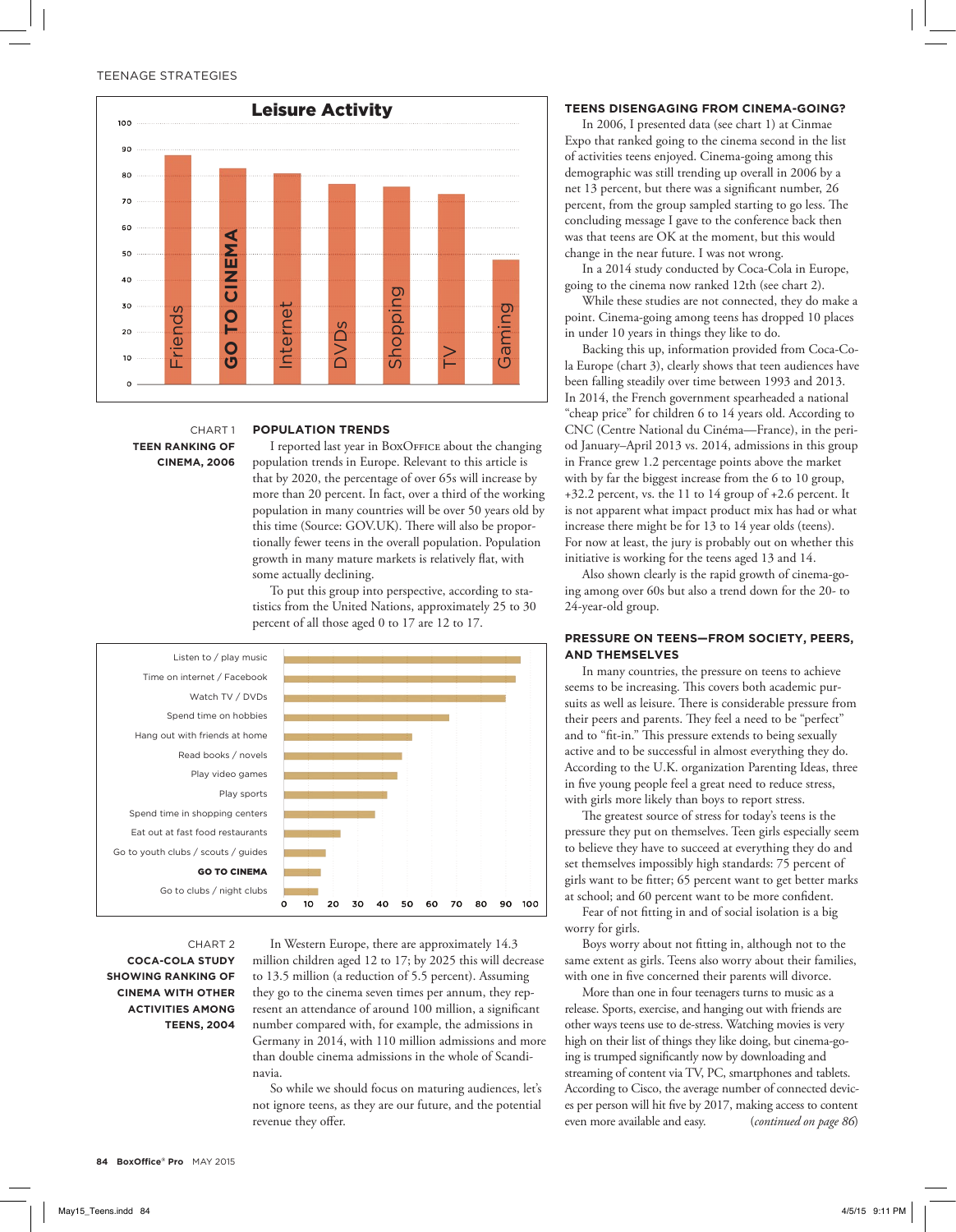On the unhealthy side of the equation, eating disorders, drugs, and binge drinking are not unusual; others get "lost" online and spend many hours gaming. Smoking is on the rise again in Europe; 28 percent of teens admit to smoking a cigarette at least once per month.

In many countries, high youth unemployment is a significant issue. In Spain this is at 50.9 percent, which seriously impacts finances and future outlook for this group.



CHART 3 **CINEMA ADMISSIONS (FRANCE) 1992–2013 BY AGE DEMOGRAPHIC** SOURCE: CNC

#### **AGE, BEHAVIOR, AND MONEY**

In the short time span between 13 and 17, differences in behavior are huge; not all teens are the same, either. It's beyond the scope of this article to go into detail, but one thing we can assume is that what they do and like, think and say, is different at each part of this age spectrum.

Parental influence also diminishes as teens get older, and social independence increases as their personalities develop. Older teens typically earn an income through employment. The number varies widely geographically in terms of how many are employed, but according to Fortune magazine, teen employment is decreasing as educational demands increase. Parents will have an expanding role funding their teenage children's lives. Total global teen spending is a huge number (\$100+ billion), however, we should bear in mind that they are discerning spenders, as they have limited cash and resources.

An article about teens would be incomplete without mentioning that teens and children multitask in ways previous generations never did or imagined. With so many devices available at their fingertips, teens will do several things at the same time. While studying or watching TV they will also be listening to music, messaging, gaming, sharing, blogging, and consuming content. Teens are connected to others like never before, and not just in their locale.

Cinema remains a mainstay of the single-task, outof-home entertainment experience, and one that we probably don't make enough of, not least because it is also a shared experience. What we provide is unique; I don't believe it is outdated, just that we need to make our offer more of a selling point using emotional triggers that appeal to teens, including fun, affordable, de-stressing, escapist, trendsetting, and an experience that cannot be matched on any other device. We may also need to evolve our offering in order to have greater appeal.

I asked Bill Alberti, senior vice president, strategy, Communispace, a Boston-based international agency that specializes in youth, for his expert take on teen behavior and what they think and do. He refers to them as Generation Z and raises a number of challenging thoughts.

#### **BILL ALBERTI:**

Generation Z is roughly two billion strong around the world. They are the children of the Gen Xer or millennials and under the age of 20. They are both an extreme version of their parents (fueled by technology) and the opposite (they are far more pragmatic).

This is a generation born digital. Born always on, on demand, and on every device, every platform. It is a generation born inseparable from the technology that surrounds them.

And it is a generation increasingly at odds with the moviegoing experience. Consider the following:

# **This generation is "always on," whereas movie theaters are "everything off"**

No phones, no texting, no talking. Outside the theater they are multitasking across multiple screens, crowd sourcing, chatting, and sharing. But not at the movies. What was an escape for earlier generations risks becoming an alienating experience for Gen Z.

# **The moviegoing experience is built on waiting**

This generation doesn't do that. The big difference for this generation is their access to everything everywhere and the expectations that holds for any experience. There is nothing holding this generation back. They have access to and absorb massive amounts of information binge-watching, searching, and finding nearly anything. There is immediate gratification in everything when nearly everything is on demand.

But with movies, they wait. From the trailers released months in advance to the massive amounts of marketing before release to the time in the theater before the movie starts, an audience is exposed to the content surrounding a movie many times more than the content of the movie itself. Whereas waiting built anticipation for previous generations, it risks losing Gen Z to the wide variety of other choices during that same time.

#### **They don't have time for the movies**

Never has a generation had more opportunities to be distracted, overstimulated, and overscheduled than Gen Z. They are shuttled between ukulele lessons and weight lifting. They might be into knitting and deejaying. They have more access to and more interest in so many things around them. So, a two-hour break from it all to watch a movie in a dark, disconnected theater is a lot harder to fit into the schedule.

(*continued on page 88*)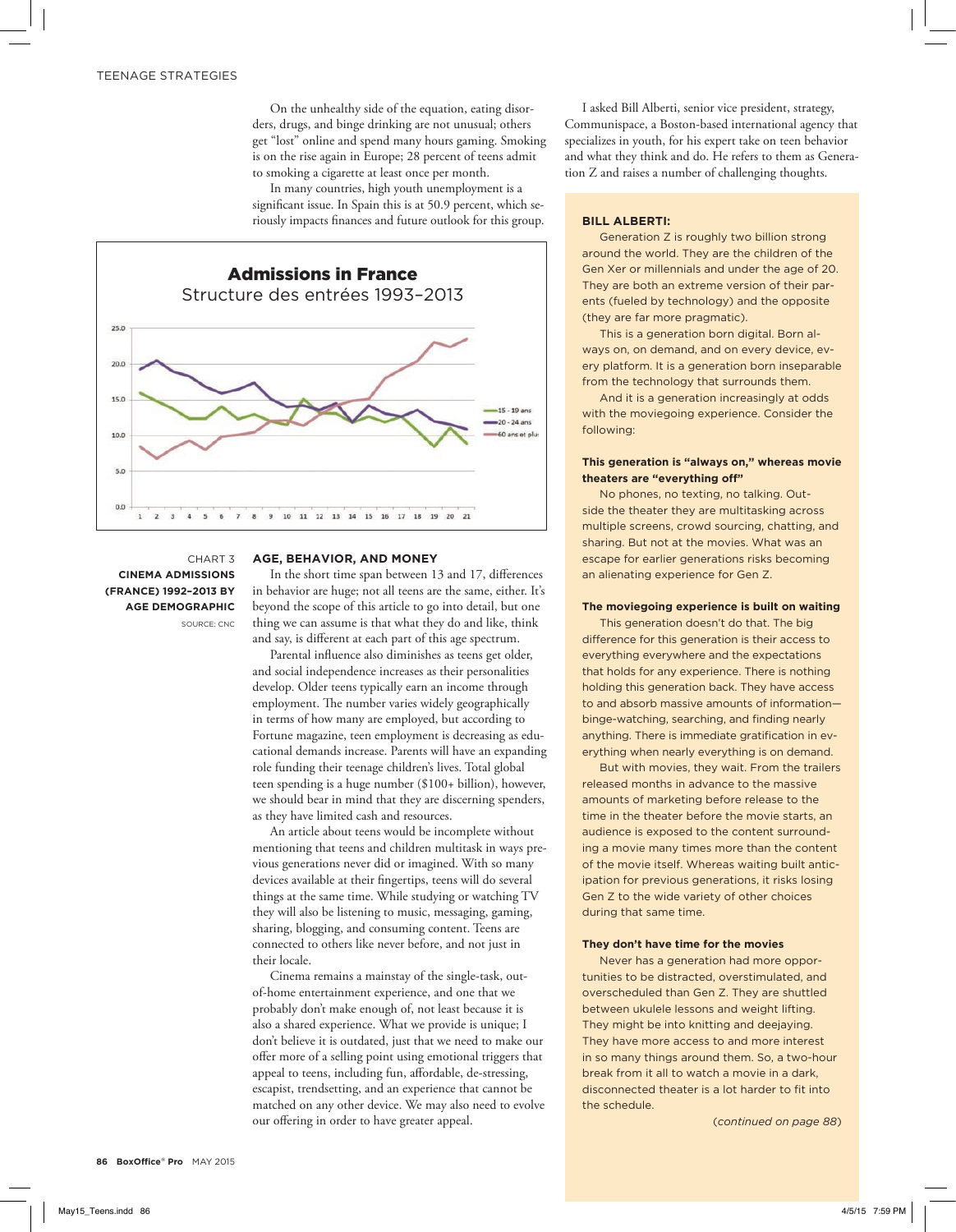## TEENAGE STRATEGIES



**TEEN/YOUTH FOYER DESIGN—COCA-COLA'S STAND AT CINEEUROPE JUNE 2014**

#### **They don't need the movies as much**

Previous generations looked to the movies and pop culture in general to find out how to be cool, how to fit in, or how to rebel. But Gen Z is more interested in "who I am" than "how I fit in."

The idea of the "in" and "out" crowds is fractured into an unimaginable selection of sub-crowds, and the ability of this generation to find others who share similar interests is limitless. And when they find them, they are relying on them for their perspectives, their opinions, and their shared experiences to entertain them, to validate them. They don't need institutions to inform them or define who they are. They are doing it for themselves.

#### **The theater doesn't account for a social experience beyond the physical**

While going to the movies has always been a social experience (somewhat ironically for a quiet, dark theater), it has always assumed one's social circle was local—that kids could get together with their friends on a Friday night. But as today's teens are increasingly friends with people well beyond a reasonable driving radius to the cinema, the theater isn't accounting for a social experience beyond who those teens are physically with at the time they are watching the movie.

#### **And then the credits just roll**

Ferris Bueller, at the end of his day off and after the credits, says, "Go home. It's over." In most other parts of the lives of this generation, there is no ending. Everything is a journey, an evolution, an entry point into something else. It continues on. There is a follow-up, a way to click and find more, a way to share and interact. The aftereffect of a movie's experience is largely left to the audience to take up or not. And so they largely don't take it upon themselves to engage further. No one is giving them tools to explore more, help them assemble the pieces that are most meaningful to them, and provide them a way to share, to interact, to find out more.

Unlike every generation coming into its own—dealing with the rights of passage and milestones of growing older—this generation is bucking the trends that have defined every generation of kids before it. And those differences spell big changes for the brands, theaters, and content creators who want to engage them, get them in their doors, and sell to them now and in the future.

This doesn't mean one should blow up the movie marketing model, but it does reinforce a need to adapt the experience to a new audience, to understand their journey and where movies can play a part. Because this audience is not just a teen generation. The shifts they are making will be the leading edge of change. Certainly technology will play a role, but it will be this generation who will shape its use and relevance.

Creating new ways to access content, to interact with it and with others; providing opportunities to do something with the content, other than simply absorb it; adapting the moviegoing experience to new behaviors: This generation provides significant challenges but also a new world of opportunities to create new experiences. These experiences will drive the future of the movie business if the movie business is to keep up with the next generation of fans.

# **CINEMA AUDIT—TEENS IGNORED!**

As part of the research for this article, I briefly browsed many theater/cinema websites from around the world to see if they recognized and marketed to this group. It was clear that the majority do not specifically recognize teenagers in their pricing structure. Among those who do is Vue Entertainment, who pioneered teen pricing and became the first cinema company in the U.K. to launch a teen price in 2009. Child prices tend to apply to up to 12- to 15-year-olds, with older teens having then to pay full adult prices unless they are students or are eligible for another limited-time offer. Finding pricing is often not easy or clear.

In most cases there are no specific offers or messages targeting teens at all. Families with younger children, over 60/65s, students and adults all fare much better than teens in this regard.

A good reason to have a teen ticket price, other than because they are discerning and value-seeking buyers with income, is that doing so would enable theaters to measure the "ticket mix" for this group and their contribution to the receipts. It will also allow for the development, targeting, and delivery of new strategies and offers, whether circuit-wide or on a site-by-site basis.

# **RETAIL/CONCESSION/FOYER TARGETING**

With a teen-ticket type, it would also be easier to target special food-and-beverage prices for them. This would help maximize spend per head, with the money (cash) often given by parents for the cinema visit.

Corinne Thibaut and the team at Coca-Cola Europe are very engaged in targeting teens in cinemas and have in-(*continued on page 90*)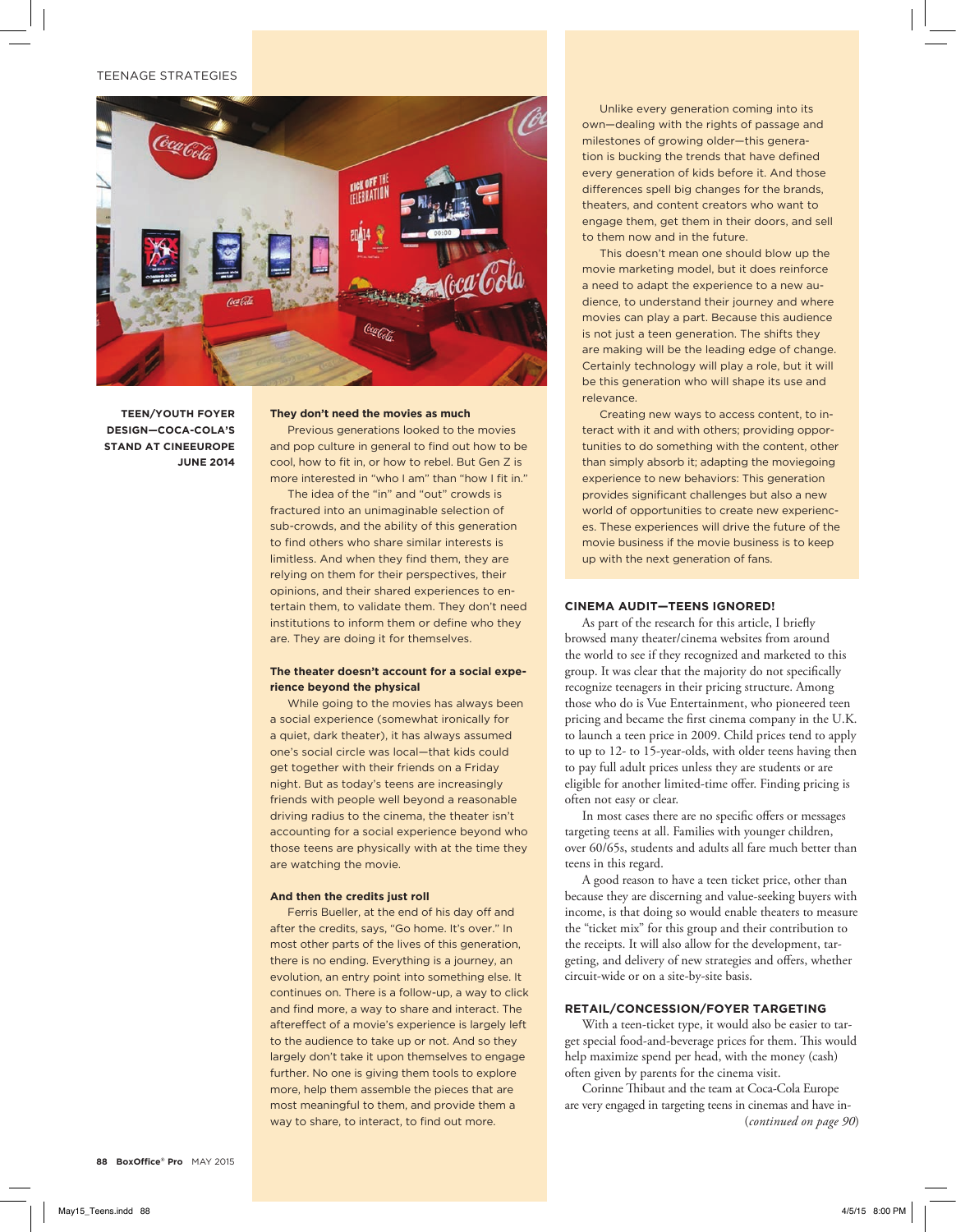novative ideas that include creating specific spaces/zones in foyers specifically for teens and adults. The teen area looks and feels very different and features different seating, colors, games to play, more fun, interactive content, and specific retail messages. These areas would appeal to a wider group than just teens, but there is a clear distinction. Best of all they are away from adults, which probably suits both sides!

The concept was demonstrated very well at last year's Coca-Cola stand at CineEurope, and is shown in the pictures provided.



# **ADULT FOYER DESIGN— COCA-COLA'S STAND AT CINEEUROPE, JUNE 2014**

### **PROGRAMMING & SCHEDULING FOR TEENS**

Because of the general lack of strategically focused offers from cinemas targeting teens, it is also apparent that many operators do not offer "filtering" of content on their web sites and other portals for teens to easily access content in the same way they provide for families and children or other film genres such as action or comedy.

The introduction of filtering could be an effective way of highlighting content specific to the teen market, allowing greater engagement as well as highlighting gaps in existing content that can point to opportunities that can be converted into incremental revenue by in-filling with content.

It is equally worth considering specific alternative content that might appeal to this group. Live music, sports, and gaming are all interesting possibilities, as is the possibility of showing specially created content about fashion and make-up, for example. Interactive content that encourages use of second screens would also be appropriate, including fun quizzes and "mashed-up" content. The offer of specific "Teen Screen" branded events and shows could be worthwhile.

Teens will also be sensitive to session times, particularly during school holidays. Evening shows (not late) on Fridays and afternoon/evening for weekends are ideal times. Morning shows are likely to be less popular, not least because teens tend to sleep in when they can.

Parents will often be gatekeepers on when they can go out (school work) or because they may have to take them or provide money for the trip.

#### **SCANDINAVIAN TEENS**

In order to provide a country-specific example for this article from an exhibitor, I asked Jacob Elkær-Hansen, sales and marketing director, Nordisk Cinemas, to give us his views. Denmark and Norway are interesting as they have a growing teen market and are among the leaders in the world in terms of Internet and mobile connectivity.

#### **JACOB ELKÆR-HANSEN:**

International sources may well be quoted saying our most treasured target audience are doing less cinema than they used to. Attendance derived from this target accounts for 20 percent of cinema visits in Denmark, and it has gone down from 25 percent since 2010.

Teen focus makes a lot of sense for exhibitors: They represent a large volume of tickets, they are decent spenders at the concession stands, and—most importantly the building of a cinema habit pays off for many years to come. Generally speaking, a teen that goes to the movie theater once a month represents a source of revenue of 2,000 euros in a 10-year perspective.

For the last 15 years, the number of teens in Denmark and Norway has grown more than 20 percent, but these benefits are challenged by the current teen behavior:

# **They stream content like there is no tomorrow**

The Scandinavian countries are some of the most wired countries in the world, with home broadband for mostly every household. On top of this, they are very well stocked in devices of all kinds, from smart TVs to smartphones and tablets. A lot of family households own three devices per member. And it is no coincidence that Netflix and HBO targeted the Nordic countries as first-launch European territories. In addition, piracy is very common, and although it is illegal, teens do not perceive it as such. The movie consumption is at an all-time high, but all of the additional viewing is done at home.

#### **Other media is also entertaining**

Facebook, Instagram, and YouTube offer an abundance of entertainment. There is a significant increase in viewing and binge watching of popular TV, particularly with content available on demand and via catch up. The season premiere of *Game of Thrones* is as equally anticipated as the next *Twilight* installment—the volumes consumed and the information processed are amazing.

#### **Super short cycles**

The attention span of any entertainment property has reduced significantly. Here today, gone tomorrow is more significant than ever. It is the same pattern as we see in music, fashion, books, and sports: more, faster, digital.

#### **Cinema being squeezed**

These changes in media consumptions affect cinema visits. With more content consumed, a lot of it is perceived as free; the spot for cinema is becoming tighter and (*continued on page 92*)